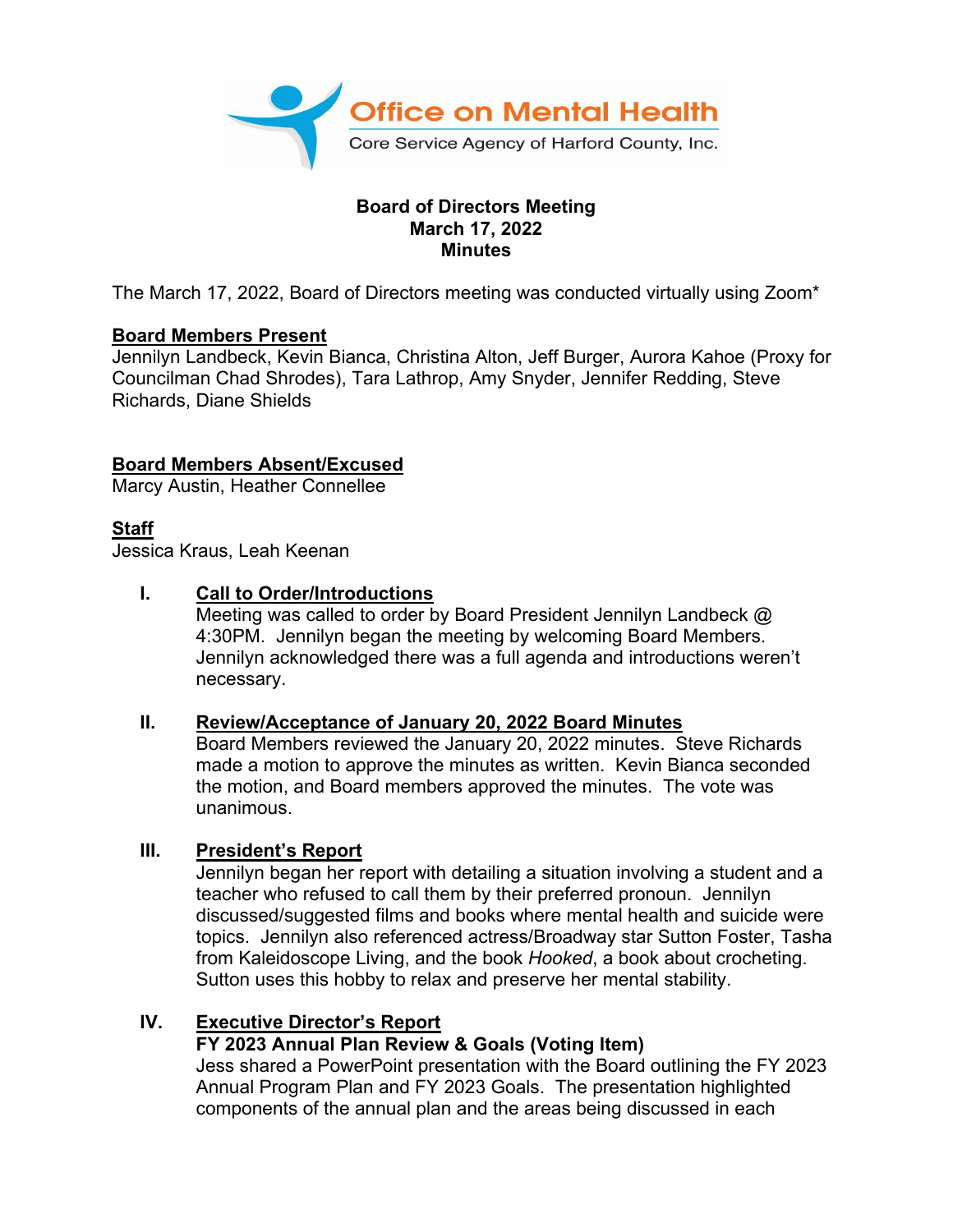section. The FY 2023 goals were discussed in greater length. Jess asked if there were any questions or comments from the Board. Jess answered questions and addressed comments. Steve Richards made a motion to approve the annual plan as written, and Jennilyn seconded the motion. All Board members voted to approve the program plan.

#### **FY 2023 Proposed Budget—Kevin & Amy (Voting Item)**

The Budget Review Committee, Kevin and Amy, shared details regarding the proposed FY 2023 budget. Highlights included a 4% Cost-of-Living Adjustment (COLA) for administrative staff, a significant increase to payroll processing fees, and decreases to office supplies and printing due to remote work. Jeff Burger made a motion to approve the budget as presented, Steve Richards seconded the motion, and all Board members voted in favor for the FY 2023 budget.

### **Credit Card Application**

Jess shared her and Jennilyn spoke prior to the Board meeting about the credit card information provided by Bank of America. Jennilyn recommended this information be shared with the entire Board to elicit suggestions on next steps. Jess gave an overview of the current credit card including users and credit limit. Jess provided details on the conversation with the bank and their recommendation. Several board members asked questions and provided suggestions including utilizing the Nerd Wallet website to shop around for a credit card that would meet the agency's needs. Jess thanked the board members for their assistance and support.

#### **Office of the Inspector General (OIG) Audit Update**

Jess provided an update on the OIG audit. Jess recognized Leah's hard work on the audit. The agency received the draft audit report on March 16<sup>th</sup>. Jess highlighted there were no monetary discrepancies which is a significant improvement from the last two OIG audits. There was one finding related to sub-vendor contracts--ensuring fiscal audits are included as part of the agency's monitoring process. Jess informed the Board this was being implemented immediately as the Staff Accountant would now be accompanying the grant monitor to all site visits.

#### **Mental Health Awareness Events**

Jess provided information to the Board regarding the two mental health awareness events the agency would be hosting. Jess provided Board members with the flyer for the Power of Expression screening being held on May 7<sup>th</sup>. The second event, Your Mind Matters/Family Wellness Night at Ripken Stadium, is being held on May  $13<sup>th</sup>$ . Jess outlined the planned activities and asked Board members to consider volunteering for this event.

#### **Rollover & Over the Allocation (OTA) Updates**

Jess shared updates on rollover and over the allocation requests. Jess outlined the rollover requests that were approved. These requests included funding for the upcoming mental health awareness events, consultant costs related to Diversity, Equity, & Inclusion (DE&I) training, and legal fees related to review of the agency's personnel policies and crisis employee handbook. Jess and Leah met with Behavioral Health Administration (BHA) staff on